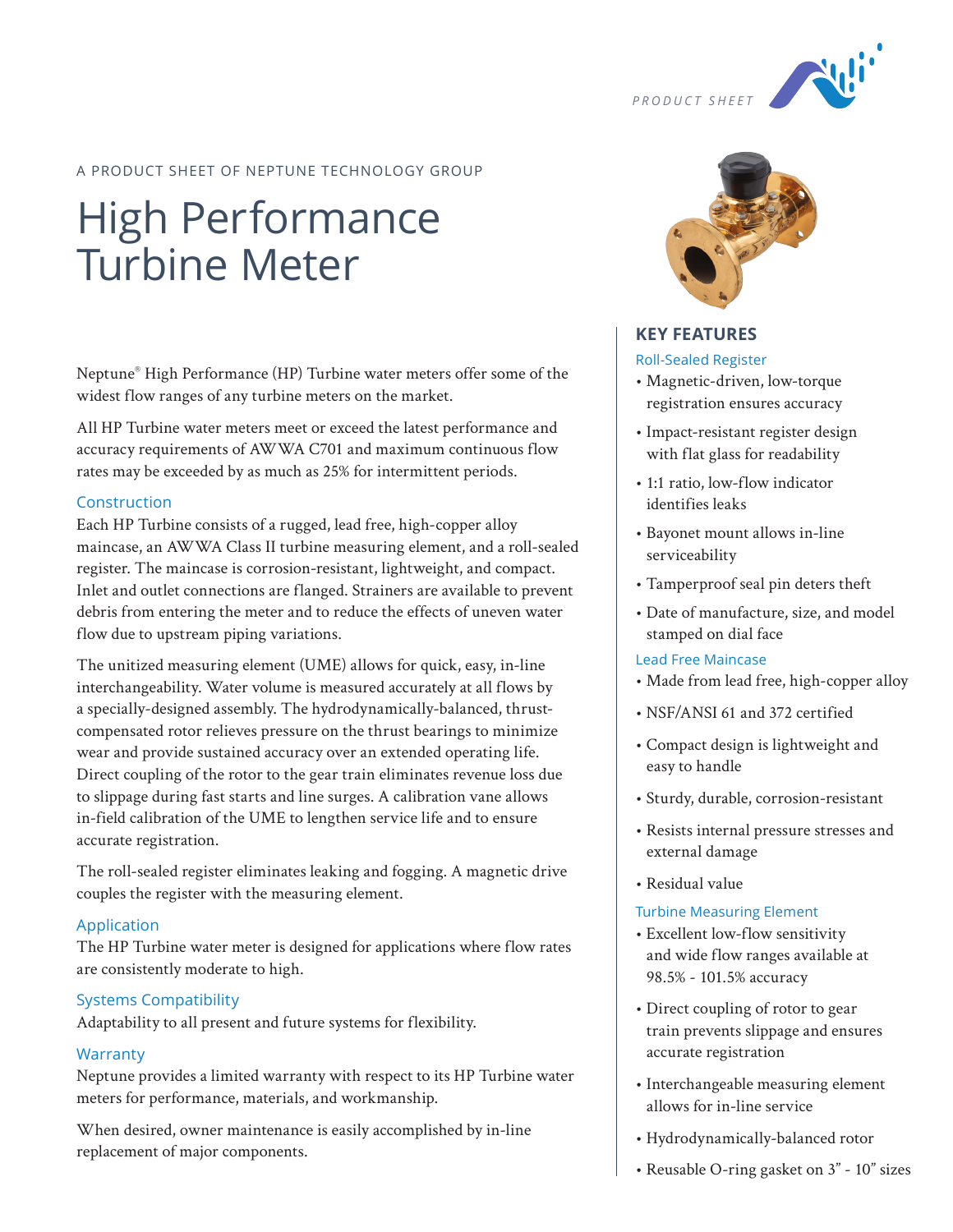## *⁄2" Accuracy 2" Accuracy*







## *10" Accuracy*





## *3" Accuracy 4" Accuracy*



## *6" Accuracy 8" Accuracy*



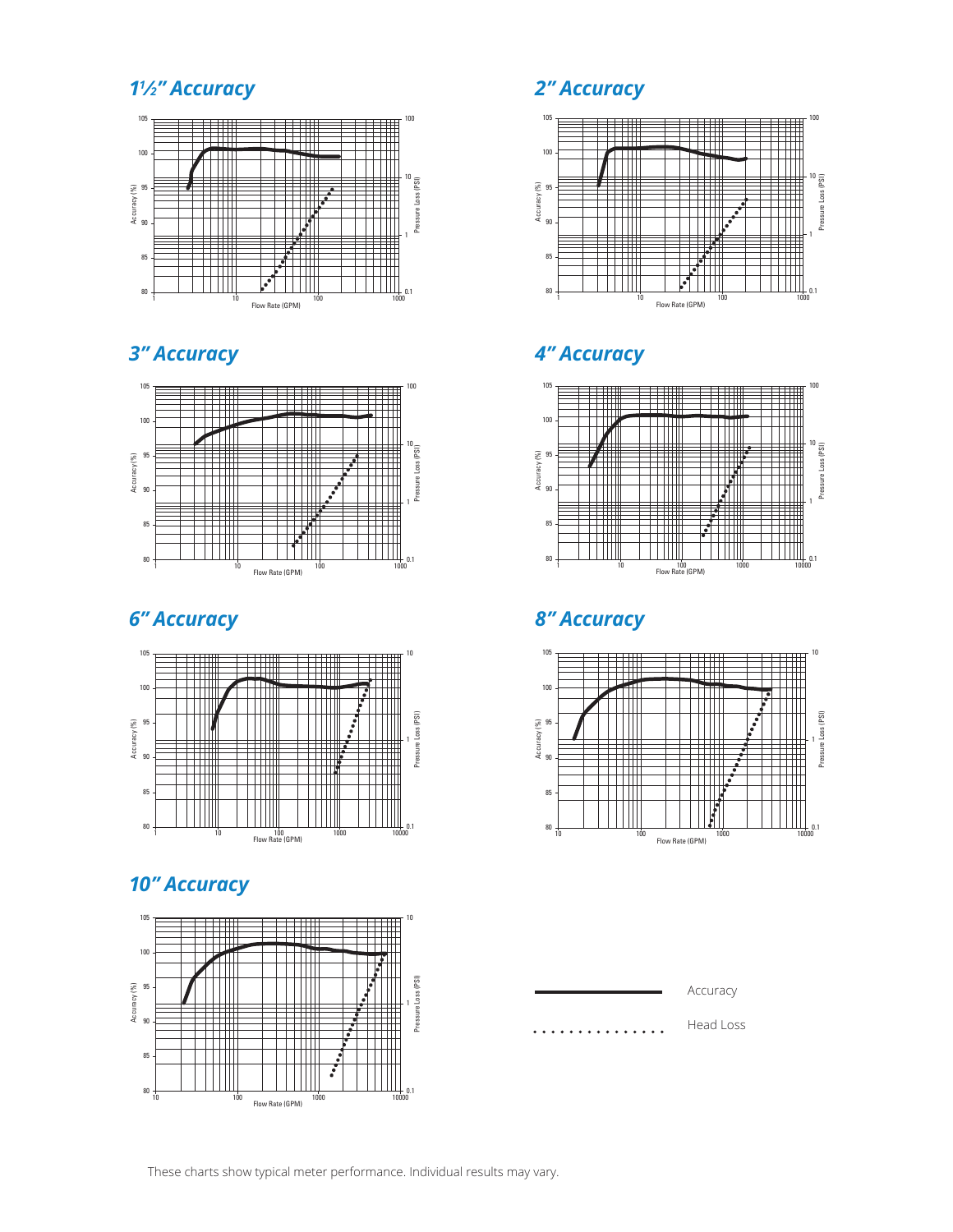## *Operating Characteristics*

| <b>Meter</b><br><b>Size</b> | <b>Normal Operating Range</b><br>@100% Accuracy (±1.5%) | <b>Maximum</b><br><b>Intermittent Flow</b> | <b>AWWA</b><br><b>Standard</b>     |
|-----------------------------|---------------------------------------------------------|--------------------------------------------|------------------------------------|
| $1\frac{1}{2}$              | 4 to 160 US gpm                                         | 200 US gpm                                 | 4 to 120 US gpm                    |
|                             | 0.91 to 36.3 $m^3/h$                                    | 45.4 $m^3/h$                               | 0.91 to 27.3 $m^3/h$               |
| 2 <sup>n</sup>              | 4 to 200 US gpm                                         | 250 US gpm                                 | 4 to 190 US gpm                    |
|                             | 0.91 to 45.4 $\text{m}^3/\text{h}$                      | 56.8 $m^3/h$                               | 0.91 to 43.2 $\text{m}^3/\text{h}$ |
| 3''                         | 5 to 450 US gpm                                         | 560 US gpm                                 | 8 to 435 US gpm                    |
|                             | 1.14 to 102.2 m <sup>3</sup> /h                         | $127.2 \text{ m}^3/h$                      | 1.8 to 98.8 m <sup>3</sup> /h      |
| 4 <sup>''</sup>             | 10 to 1,200 US gpm                                      | 1,500 US gpm                               | 15 to 750 US gpm                   |
|                             | 2.27 to 272.5 $m^3/h$                                   | 340.7 $m^3/h$                              | 3.4 to 170.3 m <sup>3</sup> /h     |
| 6"                          | 20 to 2,500 US gpm                                      | 3,100 US gpm                               | 30 to 1,600 US gpm                 |
|                             | 4.55 to 567.8 m <sup>3</sup> /h                         | $704.1 \text{ m}^3/h$                      | 6.8 to 306.6 $m^3/h$               |
| 8''                         | 35 to 4,000 US gpm                                      | 5,000 US gpm                               | 50 to 2,800 US gpm                 |
|                             | 7.95 to 908.5 $m^3/h$                                   | 1135.6 $m^3/h$                             | 11.4 to 635.9 m <sup>3</sup> /h    |
| 10''                        | 50 to 6,500 US gpm                                      | 8,000 US gpm                               | 75 to 4,200 US gpm                 |
|                             | 11.36 to 1476.3 m <sup>3</sup> /h                       | $1817 \text{ m}^3/h$                       | 17.0 to 953.9 m <sup>3</sup> /h    |

## *Dimensions*

| Meter<br><b>Size</b> | A          | B               | $C -$<br><b>STD</b> | $C -$<br>ProRead™ | $C-$<br>E-CODER®and<br><b>ProCoder<sup>®</sup> Products</b> | D              | E               | F               | G               | Weight      |
|----------------------|------------|-----------------|---------------------|-------------------|-------------------------------------------------------------|----------------|-----------------|-----------------|-----------------|-------------|
|                      | in<br>(mm) | in<br>(mm)      | in<br>(mm)          | in<br>(mm)        | in<br>(mm)                                                  | in<br>(mm)     | in<br>(mm)      | in<br>(mm)      | in<br>(mm)      | lbs<br>(kg) |
| $1\frac{1}{2}$       | 10         | $6\frac{1}{2}$  | $7\frac{1}{8}$      | $7\frac{9}{16}$   | $7\frac{3}{4}$                                              | $1\frac{3}{4}$ | $\frac{3}{4}$   | $4\frac{1}{2}$  | $5\frac{3}{8}$  | 19          |
|                      | (254)      | (165)           | (181)               | (192)             | (197)                                                       | (44)           | (19)            | (114)           | (137)           | (8.6)       |
| 2 <sup>n</sup>       | 10         | $6\frac{1}{2}$  | $7\frac{5}{8}$      | $8\frac{1}{16}$   | $8\frac{1}{4}$                                              | $2\frac{1}{8}$ | $\frac{13}{16}$ | $4\frac{1}{2}$  | $5\frac{3}{8}$  | 20          |
|                      | (254)      | (165)           | (194)               | (204.8)           | (210)                                                       | (54)           | (21)            | (114)           | (137)           | (9.1)       |
| 3''                  | 12         | 6               | 10                  | $10\frac{7}{16}$  | $10\%$                                                      | $3\frac{3}{4}$ | $\frac{5}{8}$   | $6\frac{1}{4}$  | $7\frac{1}{2}$  | 40          |
|                      | (305)      | (152)           | (254)               | (265.1)           | (270)                                                       | (95)           | (16)            | (159)           | (191)           | (18.1)      |
| 4 <sup>n</sup>       | 14         | $6\frac{1}{2}$  | $10\%$              | $11\frac{5}{16}$  | $11\frac{1}{2}$                                             | $4\frac{1}{2}$ | $\frac{3}{4}$   | $8\frac{1}{8}$  | 9               | 52          |
|                      | (356)      | (165)           | (276)               | (287.3)           | (292)                                                       | (114)          | (19)            | (206)           | (229)           | (23.6)      |
| 6"                   | 18         | $8\frac{5}{8}$  | 13                  | $13\frac{7}{16}$  | $13\%$                                                      | $5\frac{1}{2}$ | 1               | $10\frac{1}{4}$ | 11              | 115         |
|                      | (457)      | (219)           | (330)               | (341.3)           | (346)                                                       | (140)          | (25)            | (260)           | (279)           | (52.2)      |
| 8''                  | 20         | $9\frac{5}{8}$  | $15\frac{1}{2}$     | $15^{15}/_{16}$   | $16\%$                                                      | $6\frac{3}{4}$ | $1\frac{1}{8}$  | $10\frac{1}{4}$ | $13\frac{1}{2}$ | 195         |
|                      | (508)      | (244)           | (394)               | (404.8)           | (409)                                                       | (171)          | (29)            | (260)           | (343)           | (88.4)      |
| 10"                  | 26         | $12\frac{5}{8}$ | $15\frac{1}{2}$     | $15^{15}/_{16}$   | $16\frac{1}{8}$                                             | 8              | $1\frac{1}{4}$  | $10\frac{1}{4}$ | 16              | 275         |
|                      | (660)      | (321)           | (394)               | (404.8)           | (409)                                                       | (203)          | (32)            | (260)           | (406)           | (124.7)     |